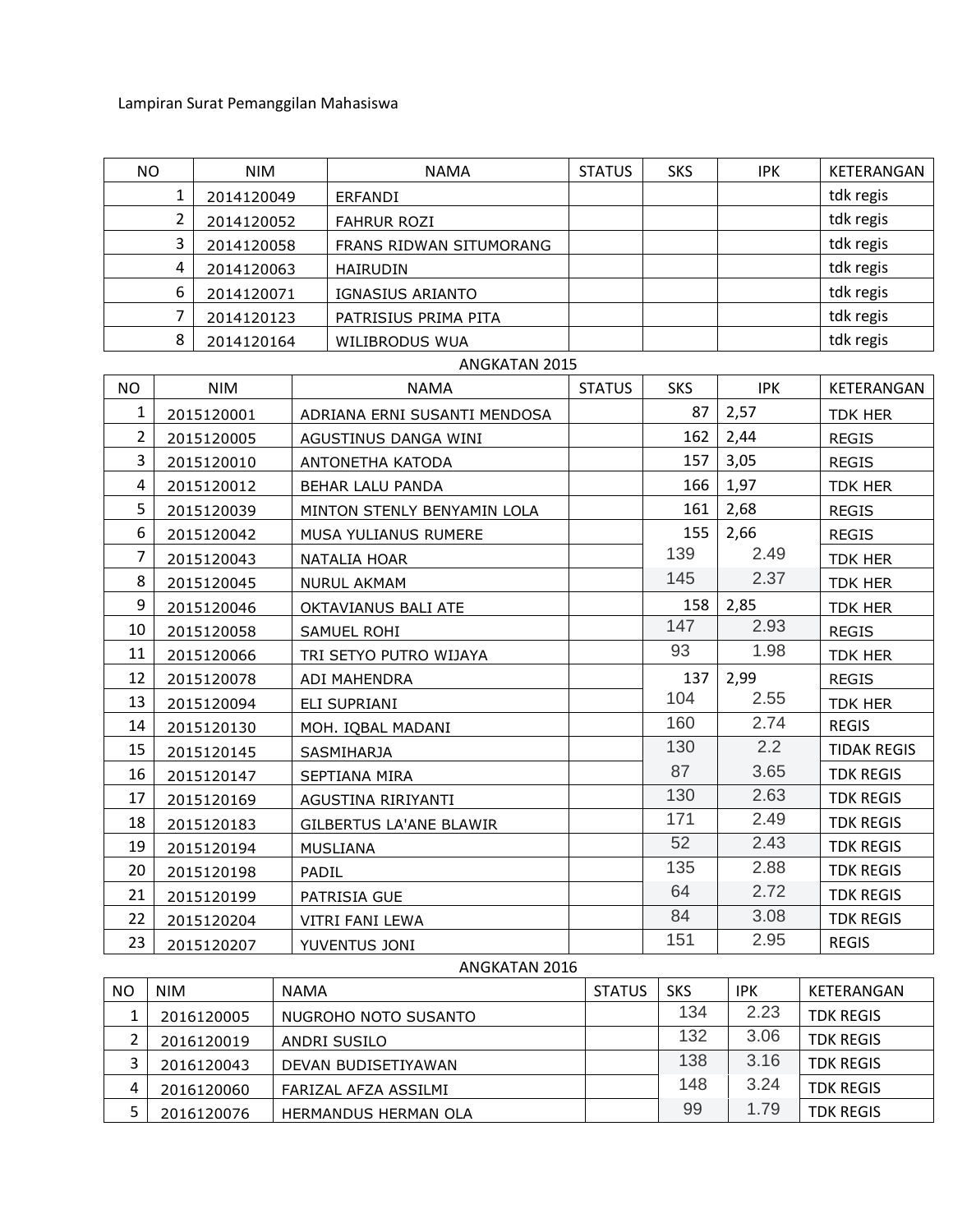| 6              | 2016120079 | <b>HUSEN BASRI</b>        |               | 139        | 3.15       | <b>REGIS</b>     |
|----------------|------------|---------------------------|---------------|------------|------------|------------------|
| 7              | 2016120082 | <b>IMANUEL YOGA</b>       |               | 148        | 3.53       | <b>REGIS</b>     |
| 8              | 2016120084 | <b>JAINAL ARIFIN</b>      |               | 87         | 2.86       | <b>TDK REGIS</b> |
| 9              | 2016120090 | KARLOS KARNIUS BELO       |               | 145        | 3.18       | <b>REGIS</b>     |
| 10             | 2016120094 | KHOIRUL UMAM              |               | 148        | 3.19       | <b>TDK REGIS</b> |
| 11             | 2016120099 | KRISTINA FITRI FEBRIANA   |               | 87         | 3.73       | <b>TDK REGIS</b> |
| 12             | 2016120106 | MARDIANA JEBE MARI        |               | 63         | 2.43       | <b>TDK REGIS</b> |
| 13             | 2016120111 | MARIA FATIMA NGOLE        |               | 87         | 3.26       | <b>TDK REGIS</b> |
| 14             | 2016120124 | <b>MASRI</b>              |               | 72         | 2.43       | <b>TDK REGIS</b> |
| 15             | 2016120129 | MOCHAMMAD HAFID HERMAWAN  |               | 150        | 3.67       | <b>TDK REGIS</b> |
| 16             | 2016120131 | MUZAYYANAH                |               | 148        | 3.19       | <b>TDK REGIS</b> |
| 17             | 2016120135 | NOVIANA SEUK              |               | 148        | 3.09       | <b>TDK REGIS</b> |
| 18             | 2016120161 | SALMAN AL FARISI FI       |               | 132        | 2.02       | <b>TDK REGIS</b> |
| 19             | 2016120164 | SILOAMIN OLA              |               | 141        | 1.96       | <b>REGIS</b>     |
| 20             | 2016120171 | SUPRIADIN                 |               | 54         | 1.99       | <b>TDK REGIS</b> |
| 21             | 2016120176 | SUSILAWATI                |               | 87         | 2.88       | <b>TDK REGIS</b> |
| 22             | 2016120177 | SYIFAA QOULA FIRLIANIDA   |               | 110        | 2.85       | <b>TDK REGIS</b> |
| 23             | 2016120180 | <b>TELIT</b>              |               | 148        | 3.13       | <b>REGIS</b>     |
| 24             | 2016120184 | TONI WAWANDI AHAI KUSEN   |               | 147        | 3.03       | <b>REGIS</b>     |
| 25             | 2016120187 | VERONIKA LILI BULU        |               | 84         | 3.12       | <b>TDK REGIS</b> |
| 26             | 2016120189 | VIKI ATIKA EKA SARI       |               | 148        | 3.33       | <b>REGIS</b>     |
| 27             | 2016120203 | YUNITA LAI KAUSE          |               | 148        | 2.94       | <b>REGIS</b>     |
| 28             | 2016120204 | YUVENSIUS GAI             |               | 60         | 2.23       | <b>TDK REGIS</b> |
|                |            | ANGKATAN 2017             |               |            |            |                  |
| NO             | <b>NIM</b> | <b>NAMA</b>               | <b>STATUS</b> | <b>SKS</b> | <b>IPK</b> | KETERANGAN       |
| $\mathbf{1}$   | 2017120026 | BADRUSSYAMSI              |               | 107        | 2.99       | tdk regis        |
| $\overline{2}$ | 2017120028 | BERNADINUS LAWE           |               | 137        | 2.29       | regis            |
| $\overline{3}$ | 2017120038 | DIANA NOVITA YERKOHOK     |               | 40         | 2.84       | tdk regis        |
| 4              | 2017120048 | ERNI SUSILAWATI           |               | 41         | 2.12       | tdk regis        |
| 5              | 2017120051 | EWALDUS RUDI              |               | 126        | 2.75       | tdk regis        |
| 6              | 2017120052 | EZRA IRAWAN KASIHWA PUTRA |               | 123        | 2.43       | regis            |
| $\overline{7}$ | 2017120054 | <b>FANDI SUSANTO</b>      |               | 137        | 3.33       | tdk regis        |
| 8              | 2017120065 | GERALDO PAULO DE ARAFJO   |               | 85         | 1.93       | tdk regis        |
| 9              | 2017120083 | KATARINA HOAR             |               | 123        | 2.96       | tdk regis        |
| 10             | 2017120092 | MAKSIMILIANUS MARIO GHUNU |               | 95         | 2.19       | tdk regis        |
| 11             | 2017120107 | MARIA RENAYATI            |               | 134        | 3.21       | tdk regis        |
| 12             | 2017120111 | <b>MARIANUS UN</b>        |               | 109        | 1.83       | regis            |
| 13             | 2017120116 | MARSELINUS MEZE           |               | 128        | 2.63       | regis            |
| 14             | 2017120132 | NOVA STELY GEOVANY        |               | 123        | 2.69       | tdk regis        |
| 15             | 2017120141 | PAULUS PAYONG NUREN       |               | 41         | 2.89       | tdk regis        |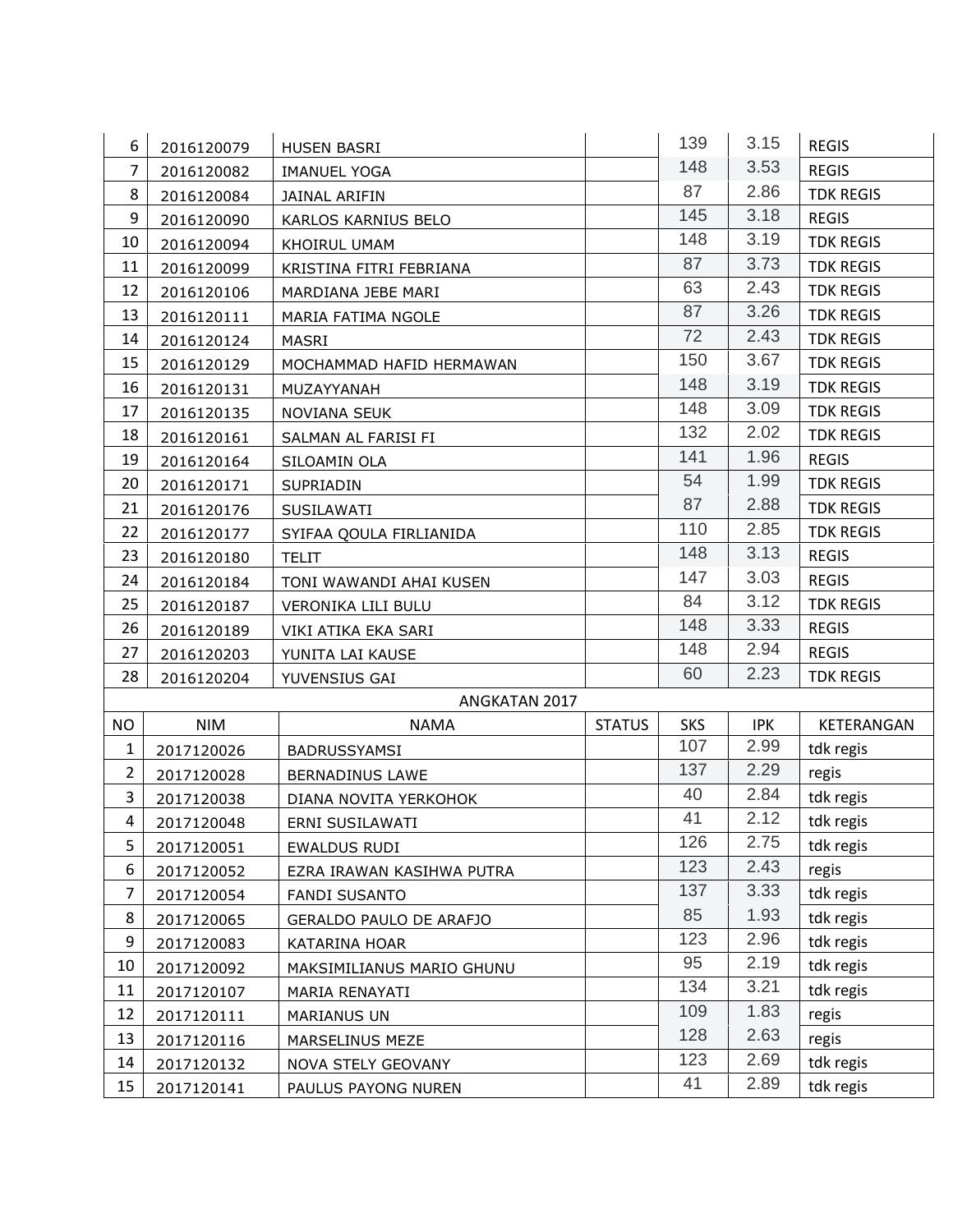| 16            |                | 2017120154 |  | SARLINA GORETI           |               | 111        | 3.53         | tdk regis  |  |  |  |
|---------------|----------------|------------|--|--------------------------|---------------|------------|--------------|------------|--|--|--|
| 17            |                | 2017120158 |  | SILVANUS MAU ATOK        |               | 120        | 2.28         | regis      |  |  |  |
| 18            |                | 2017120194 |  | YOHANES UMBU DENA GABA   |               | 123        | 2.27         | regis      |  |  |  |
| 19            | 2017120204     |            |  | ZEVERINO JOSE AMARAL     |               | 138        | 2.68         | regis      |  |  |  |
| 20            |                | 2017120213 |  | NAUFAL YUSUF PRASAJA     |               | 110        | 3.3          | tdk regis  |  |  |  |
|               | ANGKATAN 2018  |            |  |                          |               |            |              |            |  |  |  |
| <b>NO</b>     |                | <b>NIM</b> |  | <b>NAMA</b>              | <b>STATUS</b> | <b>SKS</b> | <b>IPK</b>   | KETERANGAN |  |  |  |
|               | 1              | 2018120012 |  | ELISABETH LIPAT TUPEN    |               | 96         | 3.54         | regis      |  |  |  |
|               | $\overline{2}$ | 2018120014 |  | Thomas Dua               |               | 111        | 3            | regis      |  |  |  |
|               | 3              | 2018120018 |  | NILTON DACOSTA PIRES     |               | 94         | 2.45         | regis      |  |  |  |
|               | $\overline{4}$ | 2018120020 |  | DORKAS DENGI WALU        |               | 99         | 3.29         | regis      |  |  |  |
|               | 5              | 2018120038 |  | Sastriana Nuhu           |               | 63         | 3.15         | tdk regis  |  |  |  |
|               | 6              | 2018120043 |  | Adrianus Atok            |               | 105        | 2.4          | regis      |  |  |  |
|               | $\overline{7}$ | 2018120045 |  | <b>IMELDA ABON</b>       |               | 84         | 3.43         | tdk regis  |  |  |  |
|               | 8              | 2018120046 |  | YOHANA FRANSISKA DIMARLO |               | 117        | 2.97         | regis      |  |  |  |
|               | 9              | 2018120086 |  | WAHYU KUNCORO            |               | 18         | $\mathbf{1}$ | tdk regis  |  |  |  |
|               | 10             | 2018120114 |  | Laurensius Liko Hurit    |               | 40         | 1.51         | tdk regis  |  |  |  |
|               | 11             | 2018120122 |  | ARYANTO MANEK MANEHAT    |               | 97         | 3.43         | regis      |  |  |  |
|               | 12             | 2018120132 |  | Dessy Anna Maria Mote    |               | 109        | 2.44         | regis      |  |  |  |
|               | 13             | 2018120137 |  | Lien                     |               | 99         | 3.12         | tdk regis  |  |  |  |
|               | 14             | 2018120140 |  | ADRIANA SUSANA YATILDEM  |               | 99         | 2.38         | regis      |  |  |  |
|               | 15             | 2018120141 |  | ELPHIANUS ASO SAWU       |               | 55         | 2.66         | regis      |  |  |  |
|               | 16             | 2018120145 |  | Yupiter umbu porung      |               | 63         | 1.84         | tdk regis  |  |  |  |
|               | 17             | 2018120164 |  | Jamalul hakim            |               | 93         | 3.08         | regis      |  |  |  |
|               | 18             | 2018120184 |  | Barokatus Sa'diah        |               | 40         | 2.46         | tdk regis  |  |  |  |
|               | 19             | 2018120199 |  | Kasetyaningasih          |               | 29         | 3.28         | tdk regis  |  |  |  |
|               | 20             | 2018120213 |  | Aldi Kalam               |               | 40         | 2.7          | tdk regis  |  |  |  |
|               | 21             | 2018120218 |  | Tomi Surio               |               | 60         | 2.86         | tdk regis  |  |  |  |
|               | 22             | 2018120219 |  | Maria Ansila Olo         |               | 40         | 3.29         | tdk regis  |  |  |  |
|               | 23             | 2018120226 |  | <b>TOBIAS SERAN</b>      |               | 20         | 2.6          | tdk regis  |  |  |  |
|               | 24             | 2018120240 |  | Gabriel Guna Beding      |               | 52         | 1.77         | tdk regis  |  |  |  |
| ANGKATAN 2019 |                |            |  |                          |               |            |              |            |  |  |  |
| <b>NO</b>     |                | <b>NIM</b> |  | <b>NAMA</b>              | <b>STATUS</b> | <b>SKS</b> | <b>IPK</b>   | KETERANGAN |  |  |  |
|               | 1              | 2019120013 |  | AFRIYUGA NUR RAMADHANI   |               | 20         | 0.55         | tdk regis  |  |  |  |
|               | $\overline{2}$ | 2019120031 |  | ARLINDO KADOBO           |               | 60         | 3.14         | tdk regis  |  |  |  |
|               | 3              | 2019120058 |  | <b>HASBULLA</b>          |               | 20         | 3.55         | tdk regis  |  |  |  |
|               | 4              | 2019120065 |  | IRFAN HERIANTO DAPPA     |               | 20         | 3.38         | tdk regis  |  |  |  |

EXAM HERIANTO DAPPA 20 3.38 tdk regis<br>
4 20 3.43 tdk regis

<sup>2019120067</sup> YULIUS UMBU WARAT 20 3.43 tdk regis

 <sup>2019120099</sup> SURIATI 0 0 tdk regis <sup>2019120103</sup> INOSIUS WAGHE 40 2.6 tdk regis